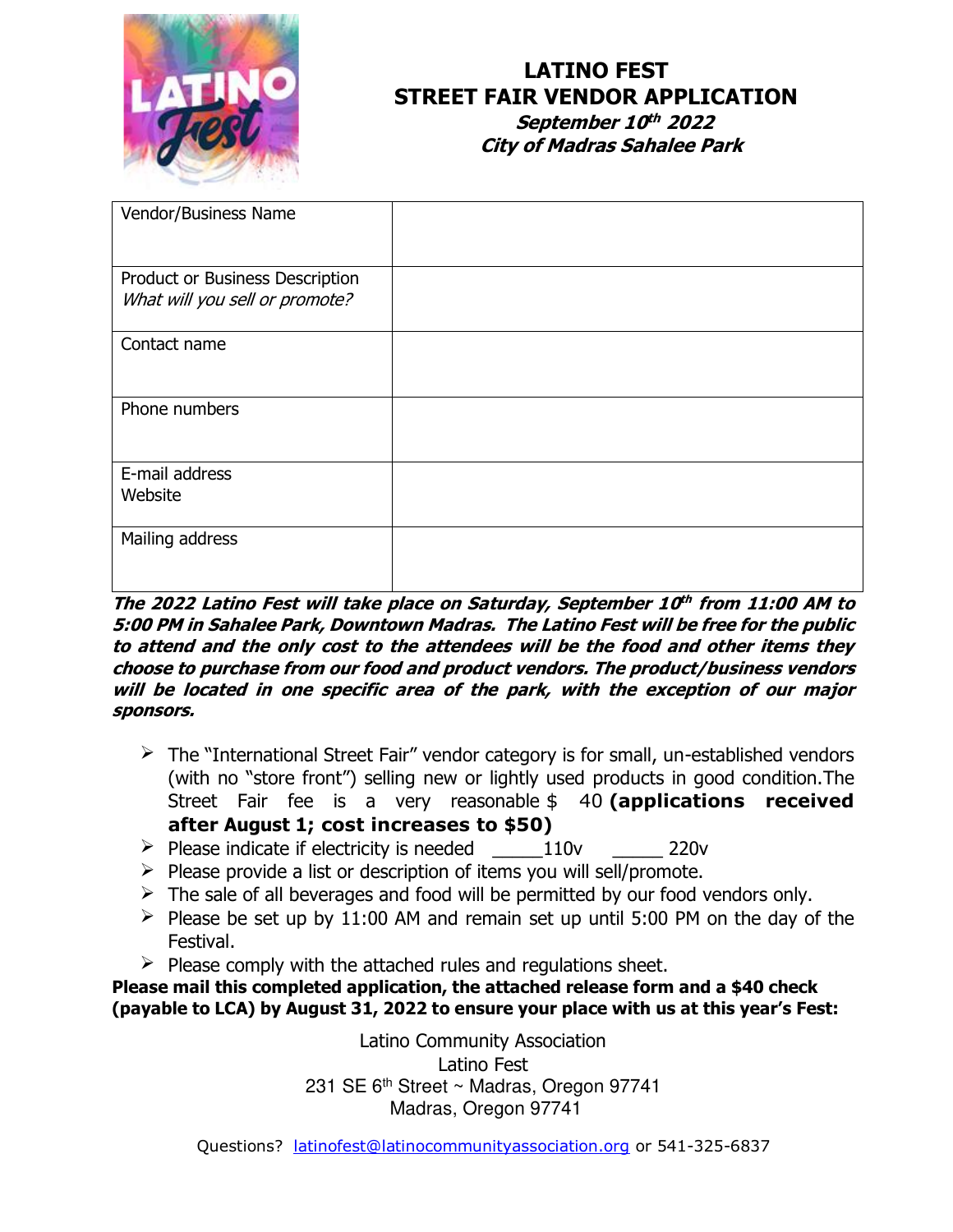

## **LATINO FEST STREET FAIR VENDOR APPLICATION September 10 th 2022 City of Madras Sahalee Park**

# **Agreement**

# **Release and Waiver of Liability and Indemnity**

This agreement is made on (*month/day*) **the county** and the County of Jefferson, between (*print your name or business name here)*  hereinafter referred to as "Vendor," and The Latino Community Association's Latino Fest, or "LCA". In consideration

for participation in the 2022 Latino Fest, the undersigned hereby agrees to the following:

1) Vendor releases and discharges LCA, its volunteers, agents, employees, directors, and organizers, from all liability for all loss or damage and any claims of demand therefore, on account of injury to any individual or property resulting from the Vendor's participation in Latino Fest.

2) Vendor agrees to indemnify and hold harmless LCA, its volunteers, agents, employees, directors, and organizers, from any loss, liability, damage or cost, including attorney fees, arising out of Vendor's participation in the Latino Fest, whether caused by the negligence or willful act of the Vendor or any other person or persons.

3) Vendor hereby assumes full responsibility for the risk of bodily injury, death or property damage relating to or arising out of Vendor's participation in the Latino Fest.

4) The undersigned further expressly agrees that the foregoing RELEASE AND WAIVER OF LIABILITY AND INDEMNITY AGREEMENT is intended to be as broad and inclusive as permitted by the laws of the State of Oregon. If any provision of this Agreement is held by a Court of competent jurisdiction to be invalid, void or unenforceable, the remaining provisions shall nevertheless continue in full force and effect without being impaired or invalidated in any way.

Vendor Signature **Date** 

**Rules and Regulations: Noncompliance with any of these rules and regulations may result in removal from the fest.** 

\_\_\_\_\_\_\_\_\_\_\_\_\_\_\_\_\_\_\_\_\_\_\_\_\_\_\_\_\_\_\_\_\_\_\_\_ \_\_\_\_\_\_\_\_\_\_\_\_\_\_\_\_\_\_\_\_\_\_\_\_

Questions? [latinofest@latinocommunityassociation.org](mailto:latinofest@latinocommunityassociation.org) or 541-325-6837